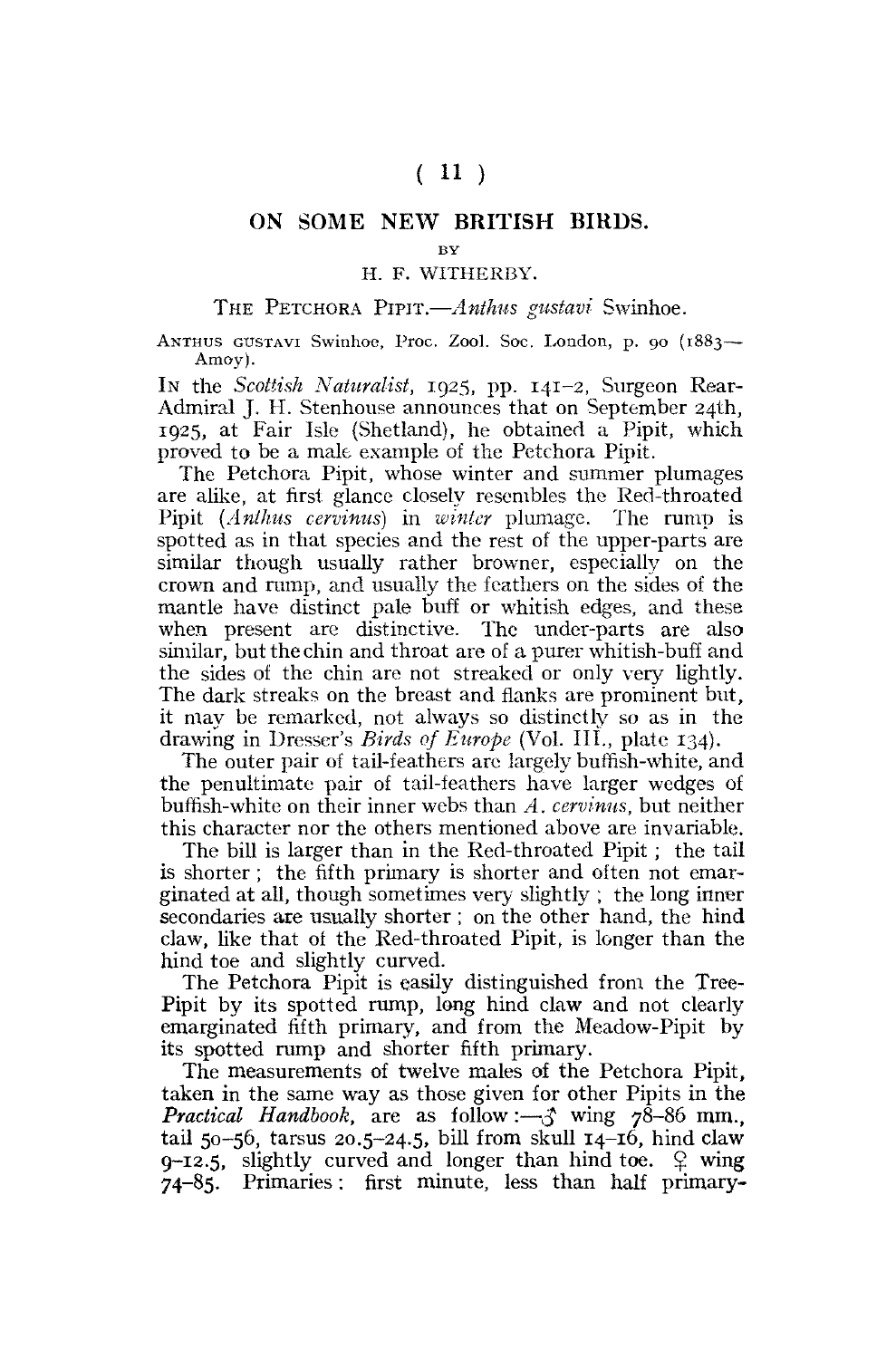coverts, second to fourth longest and equal or one or other I mm. shorter, fifth 4-6 shorter, sixth 10-17 shorter; third and fourth emarginated outer webs and fifth sometimes very slightly so. Tip of long inner secondary usually reaching to tip of sixth or seventh primary but sometimes between fifth and sixth.

The Petchora Pipit was found breeding on the Petchora by Harvie-Brown and Seebohm during their well-known expedition in 1875. Dresser named the bird *Antkus seebohmi (Birds of Europe,* Vol. III., p. 295), not realizing that it had been described twelve years before by Swinhoe from specimens obtained in Amoy.

The bird's range extends in summer from the Petchora eastwards to Kamschatka and the Bering Straits and southwards to the Altai, and we have definite records of nesting in the Petchora, Yenesei and Kolyma valleys. In winter it migrates to China, the Philippine Islands, Borneo, Celebes and Molucca. It is stated, on quite unreliable evidence, to have once occurred in Galizia, but the Scottish specimen is the first authentic record of the bird's appearance west of the Petchora.

As the Red-throated and Petchora Pipits are sometimes so much alike it would be worth while re-examining specimens of the former.

## THE PADDY-FIELD WARBLER.— *Acrocephalus agricola agricola*  (Jerdon).

SYLVIA (ACROCEPHALUS) AGRICOLA Jerdon, Madras Journ. lit. & Sc. XIII., No. 31, p. 131 (1845—Nellore, Madras).

Surgeon Rear-Admiral Stenhouse is also the discoverer of this second addition to the British List. He states *(Scot. Nat.,*  1925, p. 173) that a male example of this species was shot by Mr. George Stout in a field of turnips at Fair Isle on October 1st, 1925. Admiral Stenhouse had seen a bird, which he considers was the same, on September 26th, and thinks that it probably arrived that day. There was a little east wind during the previous night.

This species, well known to Indian ornithologists as the Paddy-field Warbler, is a winter visitor to India. It breeds in Tsaidam, the Altai, East and West Turkestan, Transcaspia, Astrakhan and the Kirghiz Steppes and the south and middle Urals. A specimen obtained in the middle of April at the mouth of the Danube points to a possible more western extension of its breeding range. It was once obtained on Heligo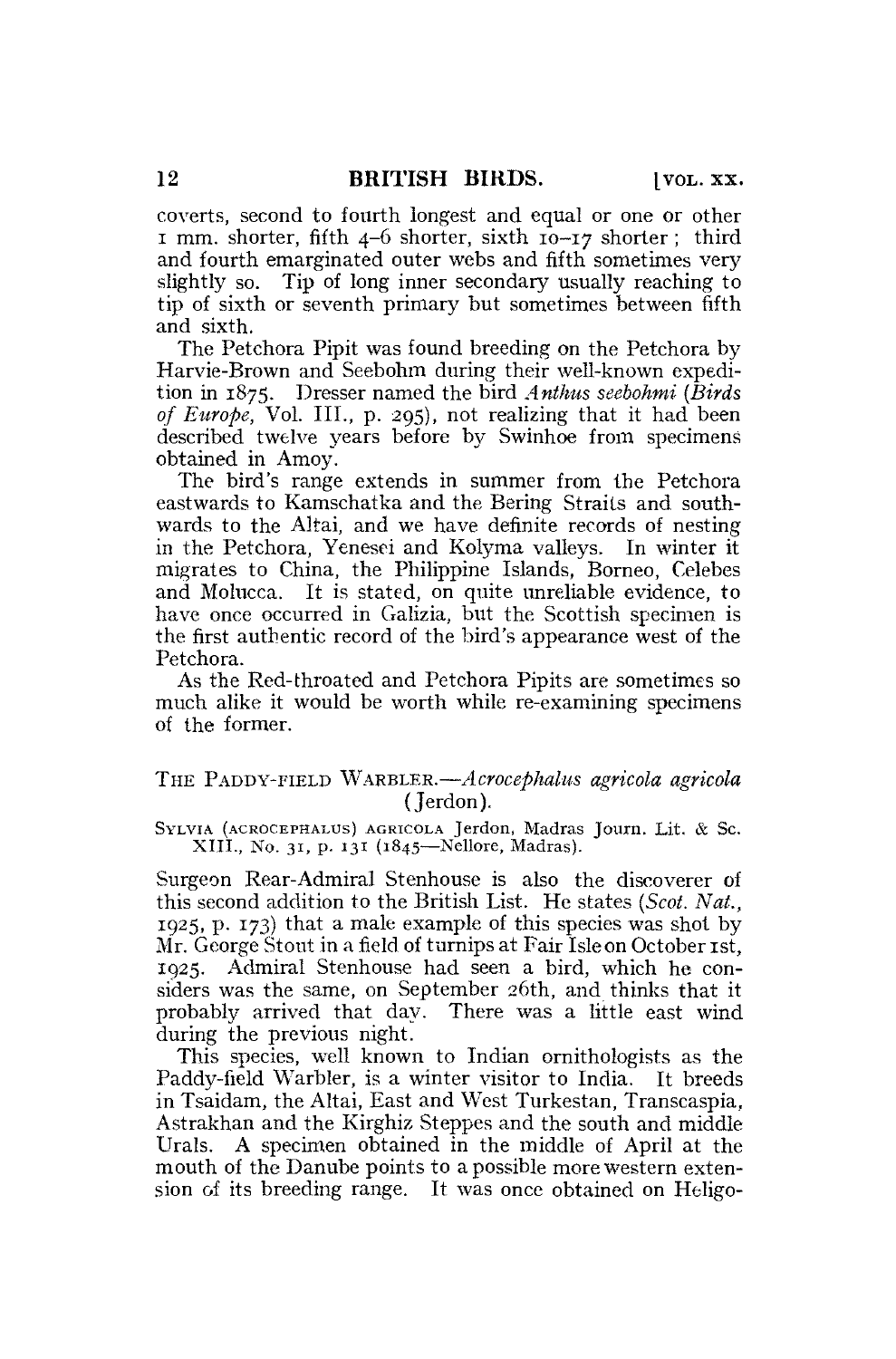land on June 12th, 1864. This specimen, the sex of which is not stated, was described by Gatke *{Birds of Heligoland,*  p. 308) as being much worn, and this may account for the very small wing, the measurement of which is given as only 52 mm.

The typical form is replaced in north-west India by *A. a. haringtoni,* a darker bird with a shorter second primary ; in Assam and Lower Burma by *A. a. stevensi,* a similar but still darker race, and in China and the eastern Himalayas by *A. a. concinens,* much like the typical form in colour but with a shorter second primary as in *A. a. haringtoni* and *A. a. stevensi.* 

Those birds which I have seen from Kashmir appear to me to be *A. a, concinens* and I have not been able to see a breeding specimen of *A. a. agricola* from Kashmir where it has been stated to breed.

The reported occurrence of *A. a. agricola* in Africa *(Ibis,*  1918, p. 644) has already been shown to have been due to an error in identification *(Bull. B.O.C.,* XLIIL, p. 97).

The Paddy-field Warbler is in general appearance much like a common Reed-Warbler but is considerably smaller, has a comparatively shorter second primary, and the third, fourth and fifth primaries are emarginated on the outer webs and not the third only. As compared with the Marsh-Warbler *(A. palusiris),* in addition to the differences above noted in size and wing-formula, the upper-parts (especially the rump) are considerably more rufous or rusty-brown and not so olivaceous. The same differences in colour are noticeable in **Blyth's** Reed-Warbler *(A. dumeforum),* but in this case the wing-formula of the two birds is very similar and there is not so much difference in size though *A. agricola* is smaller.

*Acrocephalus agricola* was originally described by Jerdon, and a specimen from Jellore, Madras, without date or sex, in the British Museum is marked as the type and apparently rightly so, as by the register it was the only specimen of the species sent by Jerdon. This specimen, which appears to be in fresh winter plumage, is rather unusually dark rufousbrown above, buff below with brown-buff flanks, while the eyestripe is greyish-white. Other Indian specimens are usually not quite so dark above, while the under-parts are whiter with a buff tinge, the flanks orange-buff and the eye-stripe clearer white.

There is a complete moult in August-September and a moult of the body-plumage in February-March.

Breeding birds (April to June) from south-east Russia and Turkestan are paler on the upper-parts than Indian specimens,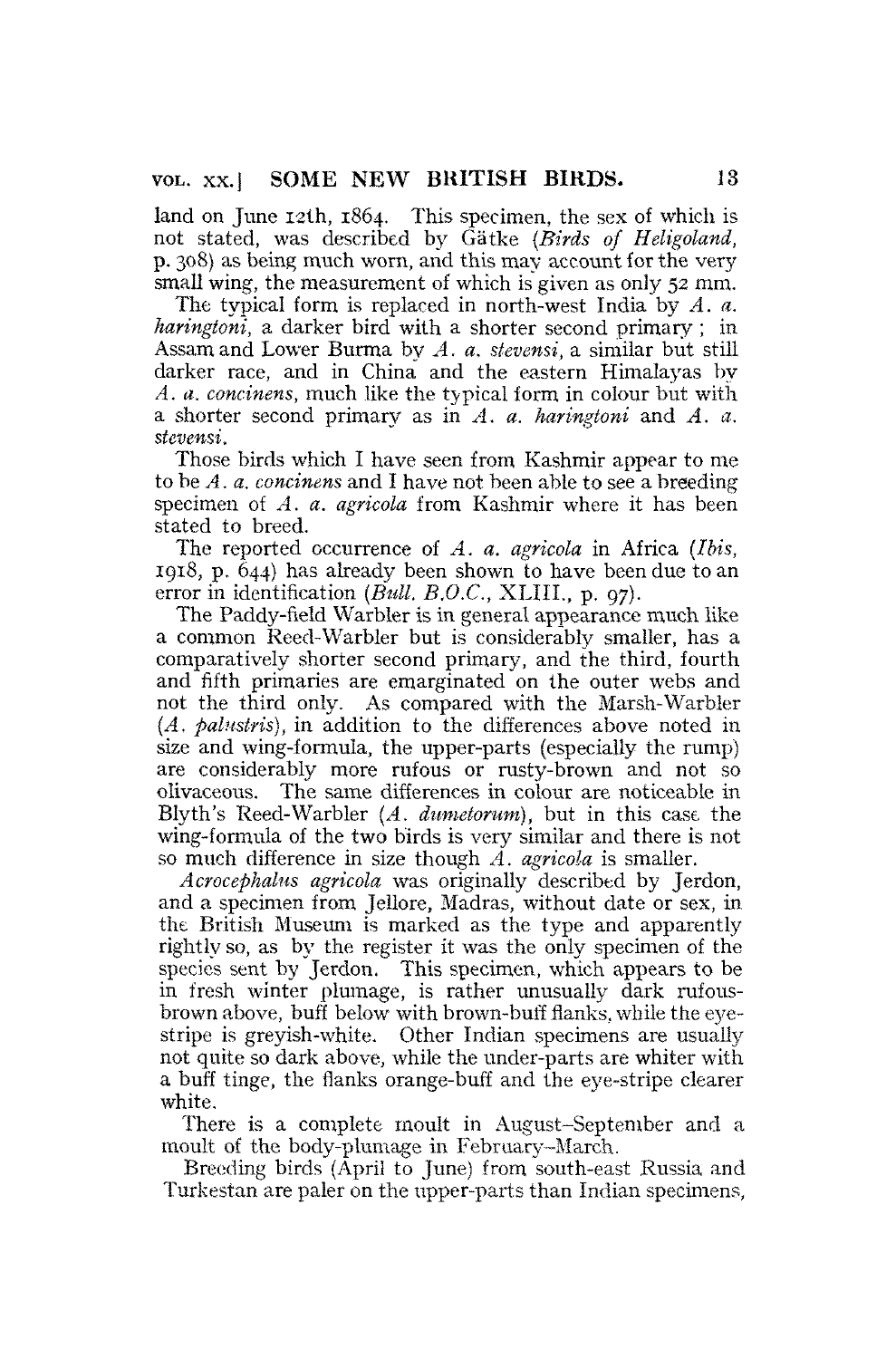the throat and centre of the under-parts are whiter, the flanks paler and only tinged with buff and the eye-stripe white. As there are these differences, which do not seem altogether accountable by a difference in winter and summer plumage, it may be as well to give measurements of a series from each region separately, though there is very little difference.

India (October to March)  $\delta$  wing 57-60 mm., tail 50-55, tarsus 20-22, bill from skull 12.5-14.  $\varphi$  wing 55-59, tail  $49-52$ , bill  $13-15$ . First primary  $1-4$  mm. longer than primary-coverts, third and fourth longest, fifth equal or  $-5$ -I mm, shorter, sixth  $2-3$  shorter, seventh  $4-5$  shorter, second equals seventh or between sixth and seventh. Third to fifth emarginated on outer webs.

S.E. Russia and Turkestan (April–August) $\delta$  wing 57-60 mm., tail 48-57, tarsus 19-22, bill 13.5-15.  $\frac{9}{7}$  wing 55-58, tail  $47-52$ , bill  $14-15$ . Wing-formula as in Indian birds, but second primary in a few eases equal to the sixth and in one case equal to the eighth.

Mr. Jourdain gives me the following information : "Eggs from Altai and Kirghiz Steppes are of a very different type to all that 1 have seen from Kashmir. The latter have pale bluish-white ground-colour with rather bold markings (something like Marsh-Warblers' eggs), whereas all the Kirghiz and Altai eggs are more like diminutive Reed-Warblers'. All these Kirghiz and Altai eggs come through dealers so one has to take them on trust, but it is remarkable that quite a number of eggs have been taken in Kashmir and yet not one of them resembles the type of the south Russian eggs."

Admiral Stenhouse describes his specimen as having the legs and feet very pale brown, bill dark horn above, pale below, iris grey-brown, and inside of mouth pale flesh.

#### THE ICELAND REDWING.—*Turdus musicus coburni* Sharpe.

TURDUS COBWRNI Sharpe, Bull. B.O.C. XII., p. 28 (1901—Iceland).

In 1901, Dr. Bowdler Sharpe described the Iceland Redwing as being paler above and on the flanks than typical examples. His description was taken from worn June specimens and these characters not being found to hold good the Iceland race was not accepted by most ornithologists.

In 1905, in his *Beitrag zur Kenntnis der Vogelwdt Islands,*  p. 232, Bernhard Hantzsch upheld the distinction of the Iceland Redwing and gave various colour differences, which on examination did not seem to hold good, and stated that the bird was larger, but as the wing-measurements he gave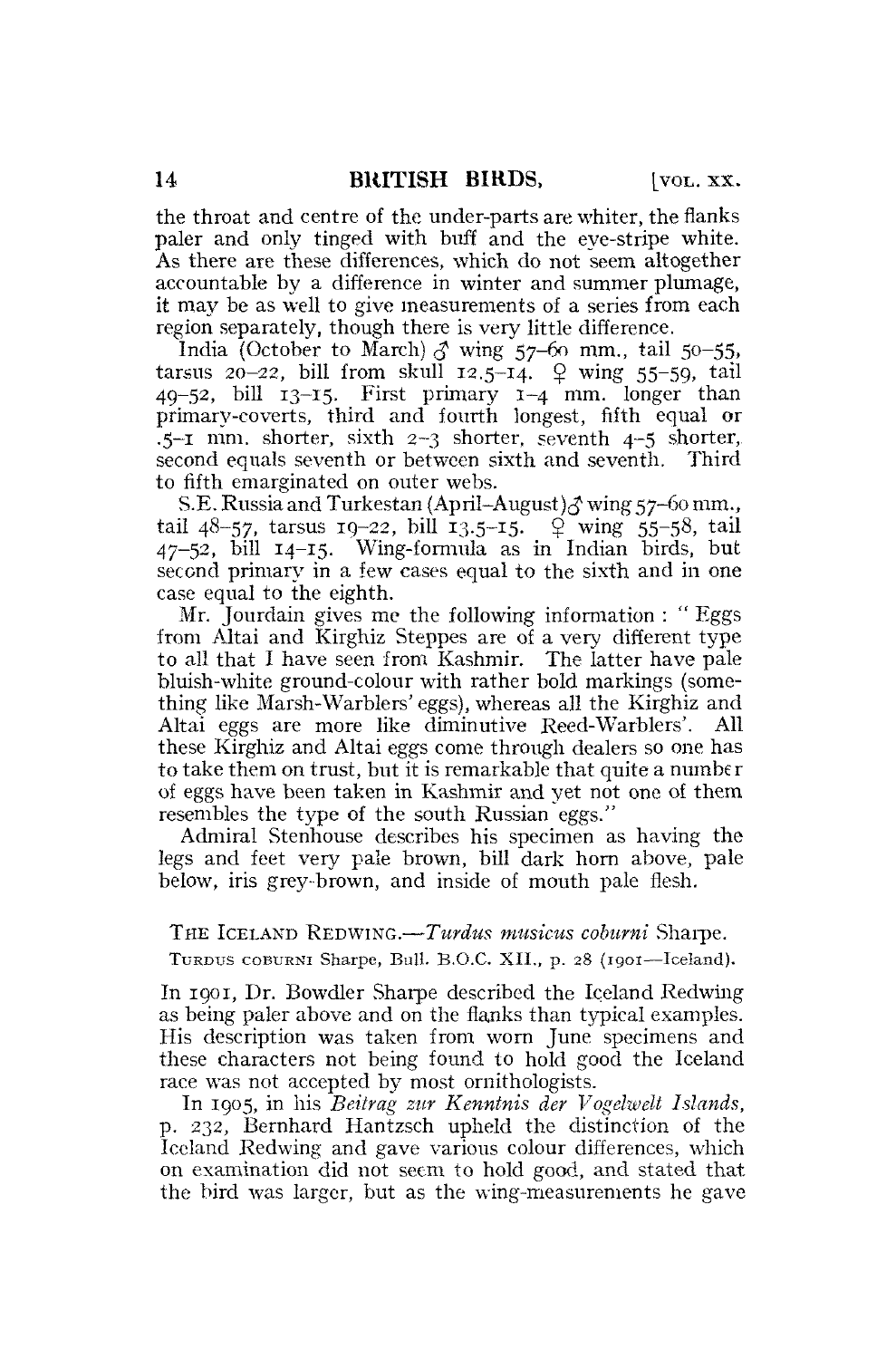were 117-122.5 mm. this was not a convincing difference, as birds of the typical race reach this size.

In 1916, Herr von Lucanus gave certain colour differences as distinguishing the race  $(I.f.O., 1917, pp. 228-9)$ , but he had examined only two specimens.

Recently, Dr. C. B. Ticehurst has stated *(Bull. B.O.C.,*  XLV., p. 90) that the examination and comparison of a considerable series of Iceland birds show that instead of being paler they are slightly darker olive on the upper-parts and decidedly more washed with olive on the flanks than Swedish birds, while the wing of the Iceland bird is usually longer, and gives the measurements of the wings of sixteen Iceland males as 121-128 (one 120.5) mm., 75 per cent, being 122 or over, while the typical form is very rarely as long as 122 in the wing. Similarly, fifteen Iceland females measured 120 to 130 mm.

Four males from Iceland which I have examined measure : wing 119-128, tail 79-85, tarsus 27-31, bill from skull  $19-21$ mm., and four females have wings 120-122 mm. Continental males are usually not more than 120 mm. in the wing but very occasionally as much as 122. There is thus some overlapping, but the majority of Iceland birds are larger. The colour differences pointed out by Dr. Ticehurst are certainly present, but, as in most subspecies, there is some variation, and colour and size should be taken together.

Dr. Ticehurst had not found any British specimens of the Iceland Redwing in the collections he examined, but subsequently Mrs. Meinertzhagen discovered that a male shot by her husband in east Ross-shire on October 25th, 1924, matched birds of this form in colour and had a wing measurement of 125 mm. *(Bull B.O.C.,* XLV., pp. 98-9). Furthermore, Surgeon Rcar-Admiral J. H. Stenhouse states *(Scot. Nat.,*  1926, p. 8) that two Redwings obtained from a small party at Fair Isle on October 3rd, 1925, proved to be of this race. They were males and measured 124 and 128 in the wing. He also gives wing-measurements of nine males from Iceland, in the Royal Scottish Museum, as 119-125 mm. and ten females 118-125.

The Rev. F. C. R. Jourdain tells me that: " In habits the Iceland Redwing does not greatly differ from the Continental representative, but is naturally not a forest haunter there, as woodlands are almost absent from Iceland. It is, however, to be met with most commonly where birch scrub exists, but not invariably, and I have seen it in districts where trees were entirelv absent.